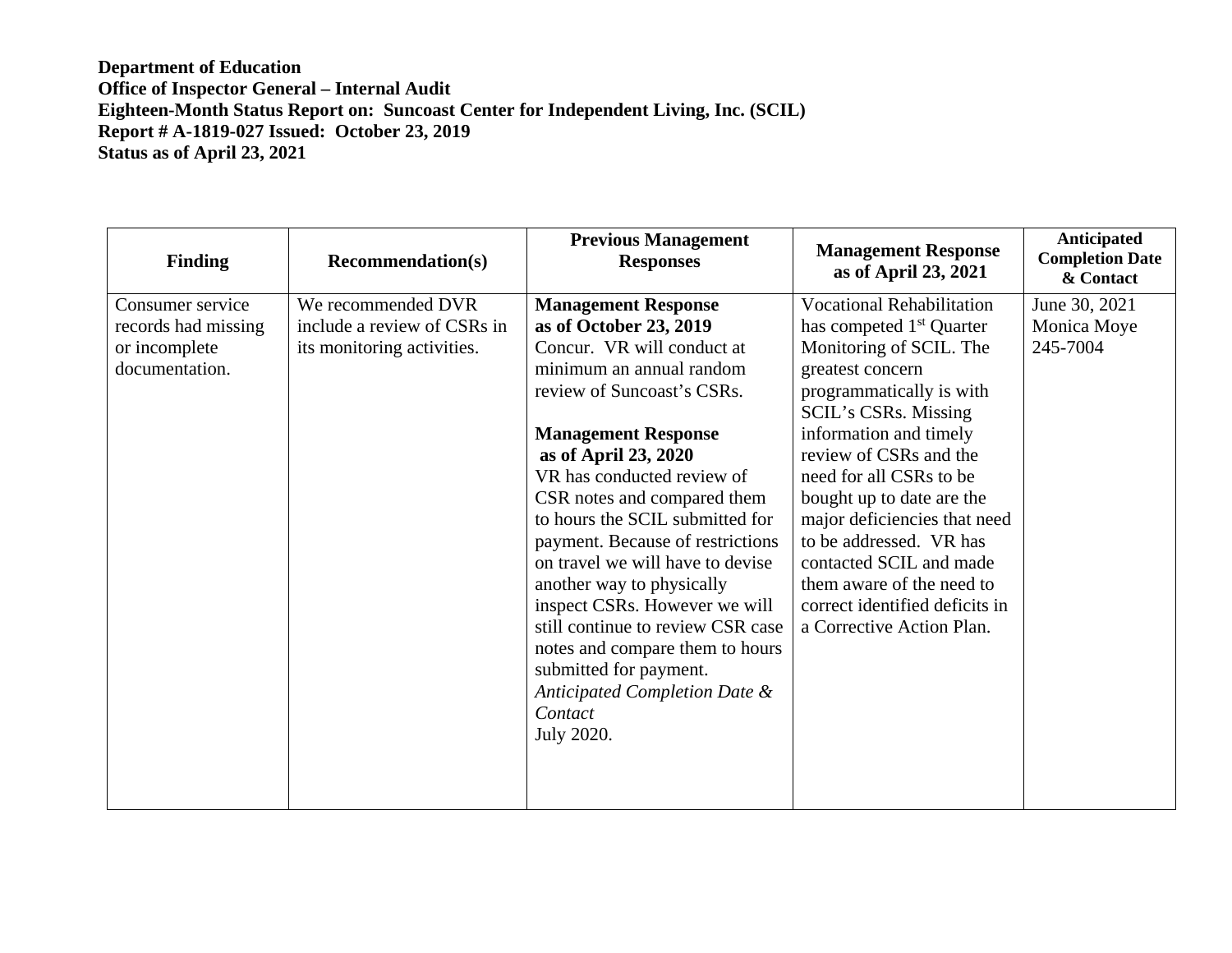| <b>Finding</b> | <b>Recommendation(s)</b> | <b>Previous Management</b><br><b>Responses</b> | <b>Management Response</b><br>as of April 23, 2021 | Anticipated<br><b>Completion Date</b><br>& Contact |
|----------------|--------------------------|------------------------------------------------|----------------------------------------------------|----------------------------------------------------|
|                |                          | <b>Management Response</b>                     |                                                    |                                                    |
|                |                          | as of October 23, 2020                         |                                                    |                                                    |
|                |                          | Due to COVID reviewing CSRs                    |                                                    |                                                    |
|                |                          | has been difficult. VR has                     |                                                    |                                                    |
|                |                          | however monitored contract                     |                                                    |                                                    |
|                |                          | service hours by reviewing                     |                                                    |                                                    |
|                |                          | COMS consumer notes and                        |                                                    |                                                    |
|                |                          | hours captured by the software                 |                                                    |                                                    |
|                |                          | used to track consumer service                 |                                                    |                                                    |
|                |                          | hours to ensure service hours are              |                                                    |                                                    |
|                |                          | being documented appropriately.                |                                                    |                                                    |
|                |                          | The risk assessment has resulted               |                                                    |                                                    |
|                |                          | in the need for SCIL to be                     |                                                    |                                                    |
|                |                          | monitored quarterly for 2020-21.               |                                                    |                                                    |
|                |                          | Part of that monitoring will                   |                                                    |                                                    |
|                |                          | include the physical review                    |                                                    |                                                    |
|                |                          | quarterly of open and closed                   |                                                    |                                                    |
|                |                          | CSR <sub>s</sub> .                             |                                                    |                                                    |
|                |                          | Anticipated Completion Date &                  |                                                    |                                                    |
|                |                          | Contact                                        |                                                    |                                                    |
|                |                          | The contract manager will                      |                                                    |                                                    |
|                |                          | conduct quarterly desktop                      |                                                    |                                                    |
|                |                          | monitoring of SCIL for                         |                                                    |                                                    |
|                |                          | completion due 10/31/2020,                     |                                                    |                                                    |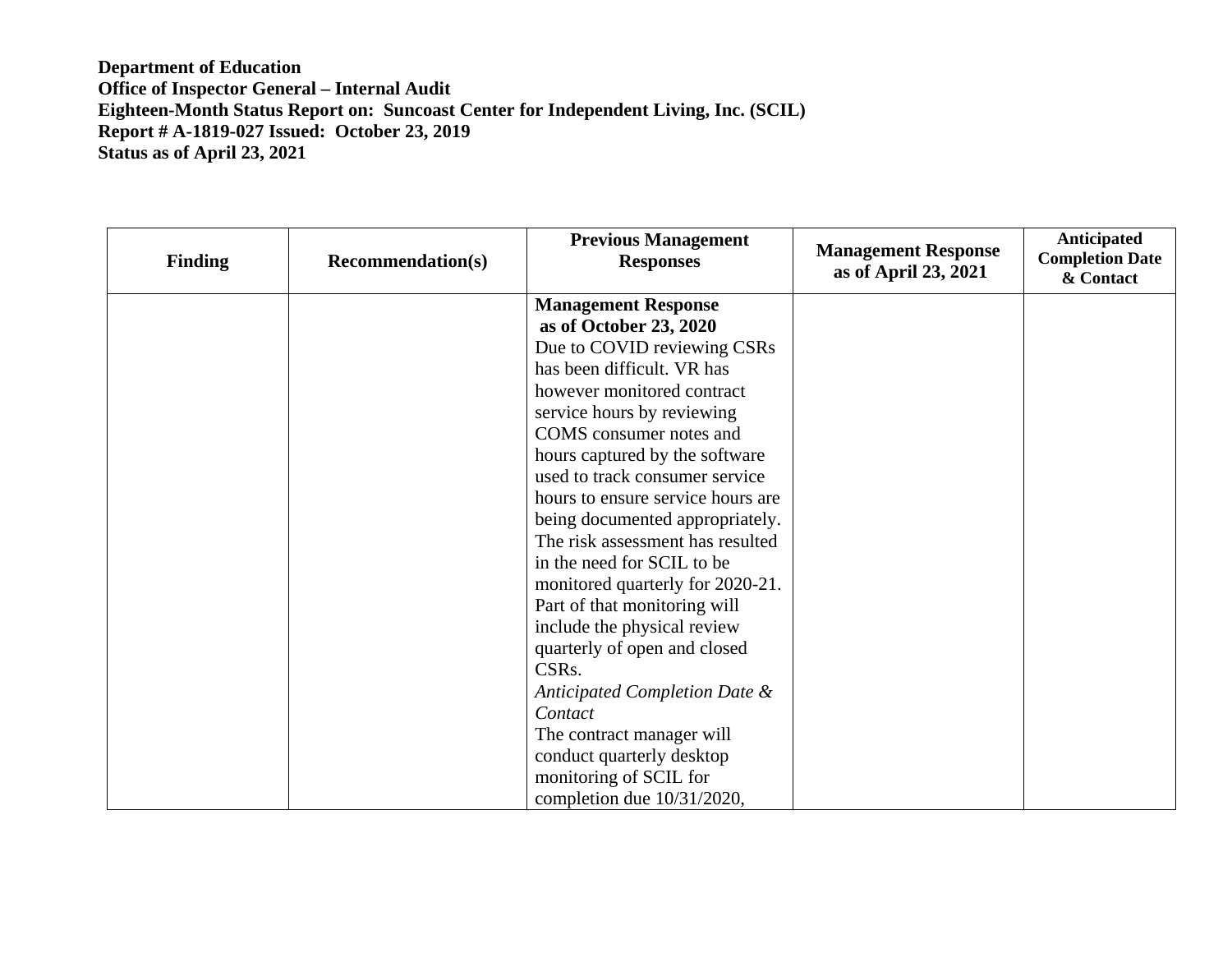| <b>Finding</b>         | <b>Recommendation(s)</b>     | <b>Previous Management</b><br><b>Responses</b> | <b>Management Response</b><br>as of April 23, 2021 | Anticipated<br><b>Completion Date</b><br>& Contact |
|------------------------|------------------------------|------------------------------------------------|----------------------------------------------------|----------------------------------------------------|
|                        |                              | 1/30/2021, 4/30/2021 and                       |                                                    |                                                    |
|                        |                              | $7/31/2021$ .                                  |                                                    |                                                    |
|                        |                              | Paul N. Martell 850-245-3492,                  |                                                    |                                                    |
|                        |                              | Paul.Martell@vr.fldoe.org.                     |                                                    |                                                    |
| The SCIL did not       | We recommended DVR           | <b>Management Response</b>                     | Because of past issues with                        | Completion                                         |
| maintain proper fiscal | perform periodic reviews to  | as of October 23, 2019                         | financial accountability, VR                       | $6/30/2021$ .                                      |
| oversight.             | ensure expenditures are      | Concur. The SCIL is now on a                   | has had SCIL on a coast                            | Monica Moye                                        |
|                        | allowable, allocable,        | cost reimbursement contract and                | reimbursement contract for                         | 245-7004                                           |
|                        | reasonable, and necessary to | all expenditures will be reviewed              | fiscal year 2019-20 and                            |                                                    |
|                        | the performance of the       | monthly to ensure they are                     | 2021. Additionally SCIL, as                        |                                                    |
|                        | contract.                    | necessary to perform the                       | are all Centers, is required                       |                                                    |
|                        |                              | contract.                                      | to track expenditures                              |                                                    |
|                        |                              |                                                | according to funding source                        |                                                    |
|                        |                              | <b>Management Response</b>                     | monthly on the required                            |                                                    |
|                        |                              | as of April 23, 2020                           | budget reconciliation that is                      |                                                    |
|                        |                              | The SCIL continues to be on a                  | part of the SCIL's                                 |                                                    |
|                        |                              | cost reimbursement contract and                | deliverables. Because SCIL                         |                                                    |
|                        |                              | all expenditures are reviewed                  | has dedicated fiscal and                           |                                                    |
|                        |                              | monthly. SCIL will continue to                 | administrative staff that                          |                                                    |
|                        |                              | be on cost reimbursement for the               | oversees the financial                             |                                                    |
|                        |                              | '20-'21 contract year.                         | responsibilities of the                            |                                                    |
|                        |                              |                                                | organization, the contact                          |                                                    |
|                        |                              | <b>Anticipated Completion Date:</b>            | manager has confidence that                        |                                                    |
|                        |                              | Ongoing until July 1, 2021                     | the fiscal side of the                             |                                                    |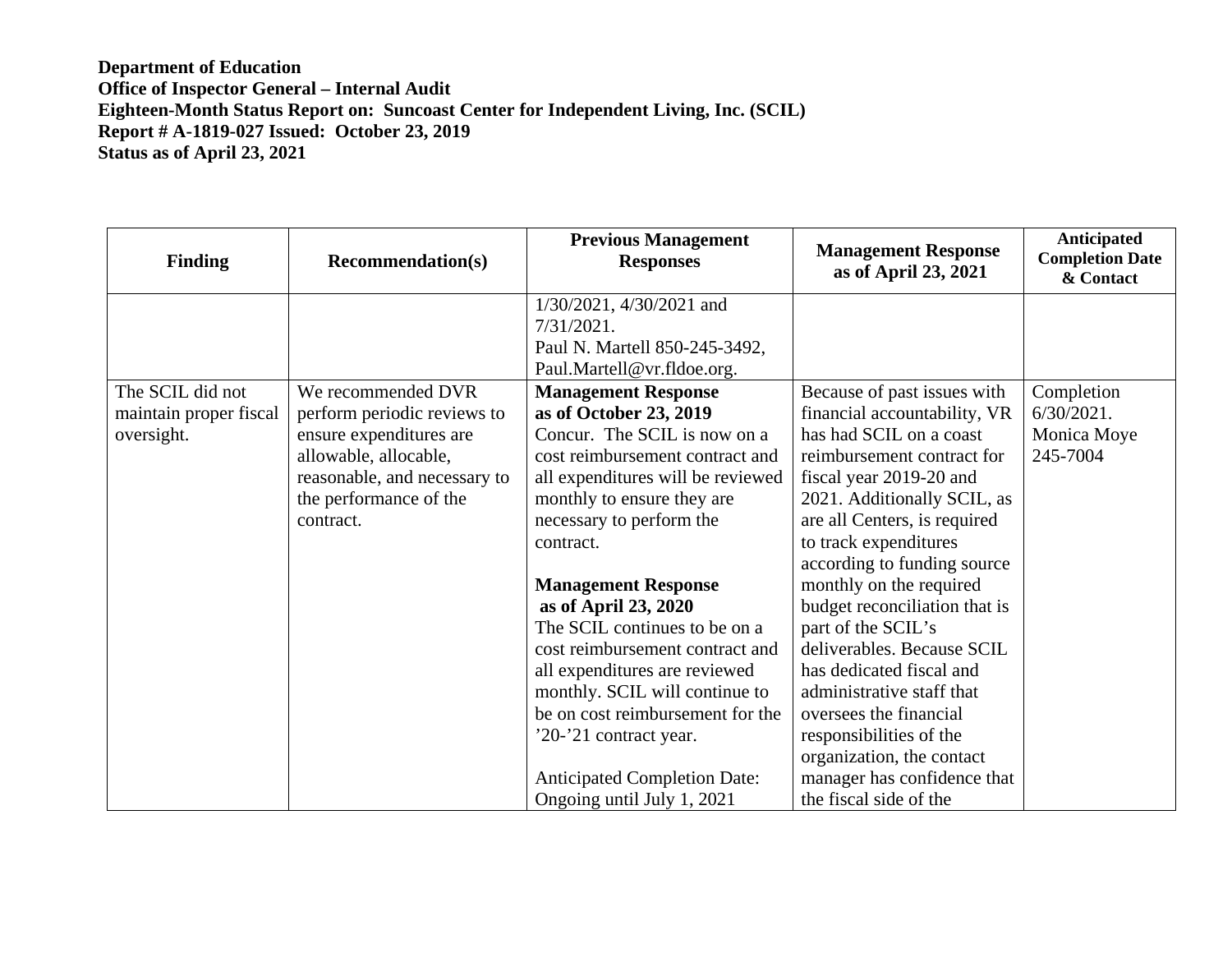| <b>Finding</b> | <b>Recommendation(s)</b> | <b>Previous Management</b><br><b>Responses</b>                                                                                                                                                                                                                 | <b>Management Response</b><br>as of April 23, 2021                                                                                                                    | Anticipated<br><b>Completion Date</b><br>& Contact |
|----------------|--------------------------|----------------------------------------------------------------------------------------------------------------------------------------------------------------------------------------------------------------------------------------------------------------|-----------------------------------------------------------------------------------------------------------------------------------------------------------------------|----------------------------------------------------|
|                |                          | <b>Management Response</b><br>as of October 23, 2020<br>SCIL continues to be on a cost<br>reimbursement contract for<br>2020-21. This requires the<br>contractor to submit monthly                                                                             | organization is in good<br>shape.<br>However SCIL has had<br>difficulty submitting<br>invoices in a timely manner.<br>VR has identified<br>deficiencies and requested |                                                    |
|                |                          | budget reconciliations along with<br>backup documentation to support<br>each line item expenditure. The<br>reconciliation separates<br>SSA/Part B and General<br>Revenue funds so that<br>expenditures can be traced back<br>to the funding source used to pay | corrective action from SCIL<br>to address deficits.                                                                                                                   |                                                    |
|                |                          | each expense. The risk<br>assessment for 2020-21 has<br>resulted in the need for SCIL to<br>be monitored quarterly for 2020-<br>21.<br>Anticipated Completion Date &<br>Contact<br>The contract manager will<br>conduct quarterly desktop                      |                                                                                                                                                                       |                                                    |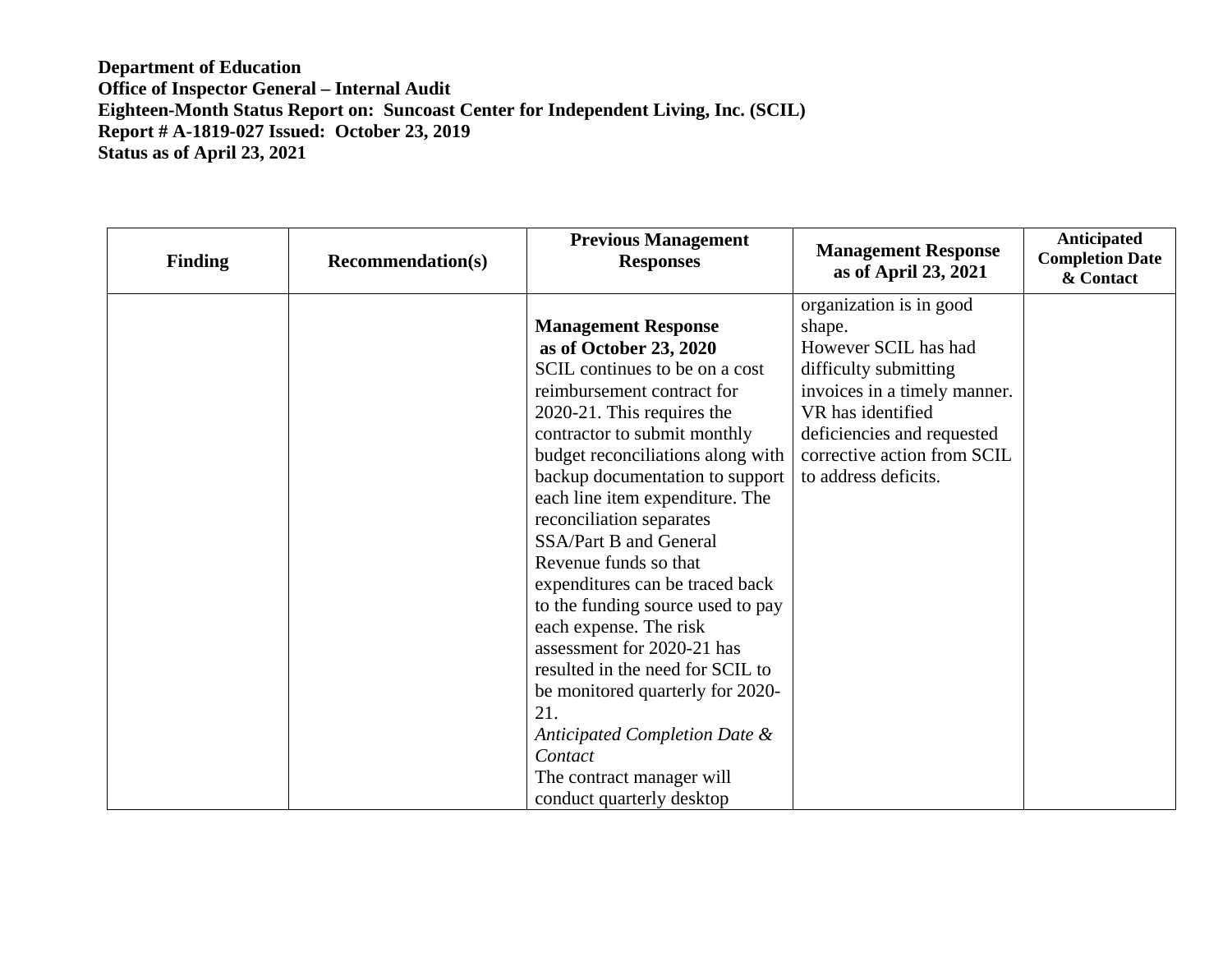| <b>Finding</b> | <b>Recommendation(s)</b> | <b>Previous Management</b><br><b>Responses</b> | <b>Management Response</b><br>as of April 23, 2021 | Anticipated<br><b>Completion Date</b><br>& Contact |
|----------------|--------------------------|------------------------------------------------|----------------------------------------------------|----------------------------------------------------|
|                |                          | monitoring of SCIL for                         |                                                    |                                                    |
|                |                          | completion due $10/31/2020$ ,                  |                                                    |                                                    |
|                |                          | 1/30/2021, 4/30/2021 and                       |                                                    |                                                    |
|                |                          | 7/31/2021.                                     |                                                    |                                                    |
|                |                          | Paul N. Martell 850-245-3492,                  |                                                    |                                                    |
|                |                          | Paul.Martell@vr.fldoe.org.                     |                                                    |                                                    |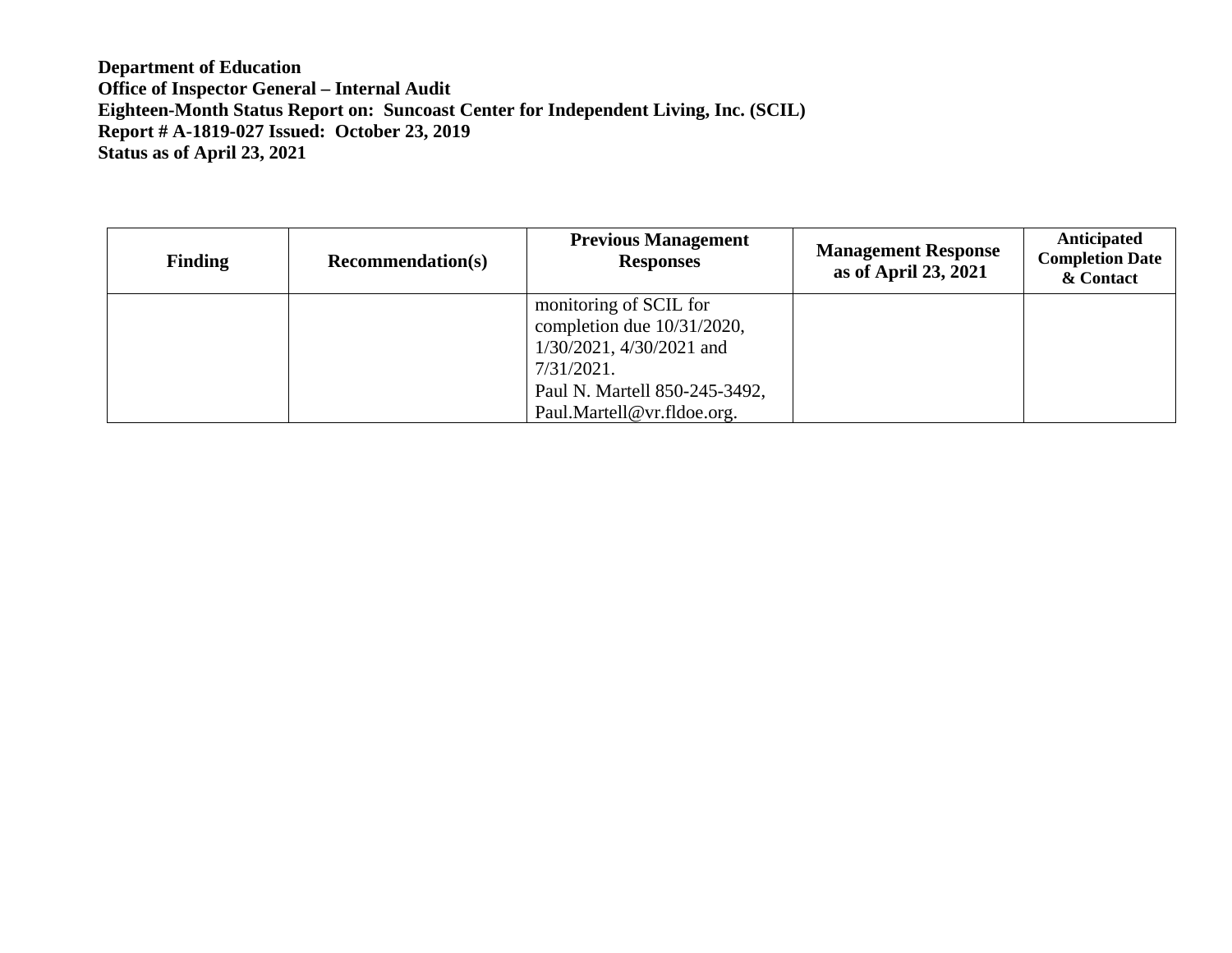### **Finding 1: The SCIL did not maintain proper fiscal oversight.**

Recommendation: We recommended the SCIL maintain financial records in accordance with contract terms to support expenditures incurred. We recommended the SCIL enhance its procedures to ensure expenses funded through DVR's contract are allowable and appropriately reflected in budget reconciliations by funding source. We recommended the SCIL ensure employees accurately and consistently allocate work hours across funding sources on the submitted timesheets. We recommended the SCIL maintain the petty cash in accordance with policies and procedures with completed and approved vouchers.

### *Management Response as of April 23, 2021:*

*SCIL continues to work with the CPA ensuring all budgets and financial reports are up to date. (see attached). SCIL has in place the Fiscal policy and procedures after SCIL board member's approval on 10/20/20.* 

*SCIL had eliminated the use of petty cash and implemented the use of debit card since January 2021 after the SCIL board approved it. The SCIL debit card is in the SCIL Fiscal Policy and procedure to ensure proper usage and documentation (***pg. 31 in the Fiscal P&P)***. SCIL debit card is kept in the Executive Director office. SCIL keeps using the Milage Tracking/ reimbursement form implemented on 10/20/20 (See attached).* **All ledgers and receipts of the Petty Cash has been filed and will be kept for 3 yrs. SCIL will keep all the receipts for debit card purchases for five years.**

*A new Purchase Approval Request (PAR)form has been implemented after SCIL Board members approval on 10/8/2020 SCIL Board meeting. This form is used regardless of the amount or how the money is spent (See attached). SCIL keeps using the Mileage Tracking/reimbursement form implemented 10/20. (See attached).*

*SCIL staff will continue using COMS database system to clock in and clock out along with a hard copy time sheet to accurate allocate SCIL staff work hours and properly distributed across SCIL funding sources. Also, consumers are entered in COMS database every time SCIL staff contact a consumer to ensure proper back up documentation for all funding sources.*

# *Anticipated Completion Date and Contact: Completed*

C**ontact- Harvey Brooks, Paola Villanueva, & Stephen Wicker Fiscal Policy & Procedure – approved by SCIL Board members on 10/20/20. Purchase Approval Request Form -approved by SCIL Board members on 07/2020 Budget approved with proper allocation completed implemented and on-going- 06/01/2020. COMS clock in/out, and hard copy timesheet implemented on-going on bases. Petty Cash eliminated and a SCIL debit card has been implemented since 10/20/20. Contact- Harvey Brooks & Paola Villanueva**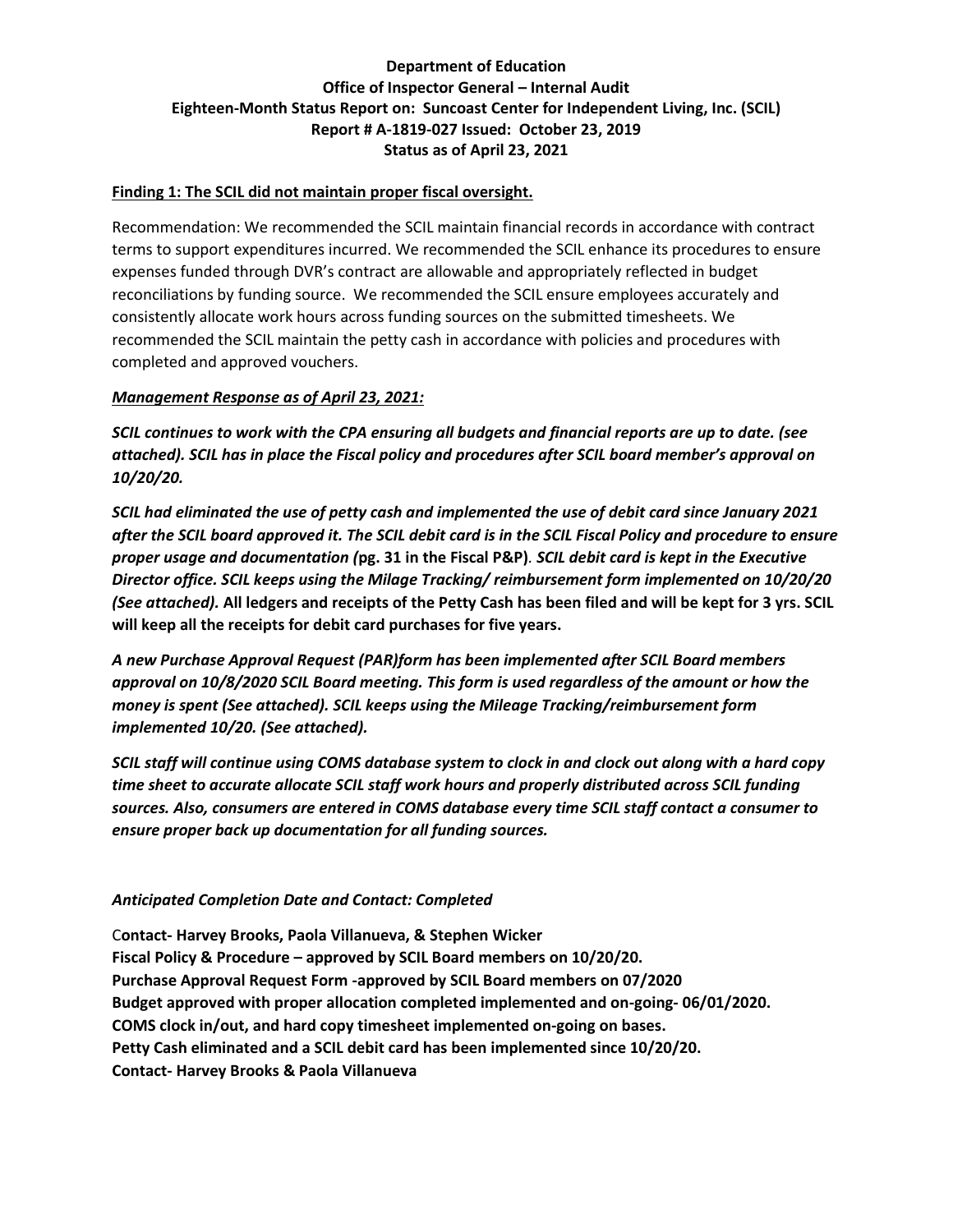**Stephen Wicker remains as the CPA overseeing SCIL financials and reviewing of SCIL's fiscal policy and procedures to ensure that SCIL follows CFR part 75.30 and maintain proper financial records. SCIL had recruited 7 new boards members and started the auditing of fiscal record keeping by the Treasurer.**

**SCIL is still using the COMS system to clock in/out to accurately track SCIL staff work hours, and to allocate the needed ratios across staff payroll via SCIL's different funding resources. A report can be generated to accounting on regular bases to ensure quality control within the Quick books record keeping. SCIL implemented a debit card system eliminating the Petty cash method. The debit card is kept in the Executive Director's office. All purchases must have prior authorization by the Executive Director before purchases.** 

**Anticipated Completion Date & Contact: Completed Contact- Harvey Brooks & Stephen Wicker Fiscal revisions completion date – 9/23/2020 COMS clock system implemented and on-going. Debit card implemented and on-going. Contact Harvey Brooks & Paola Villanueva**

#### Management Response as of October 23, 2020:

Concur. SCIL continues to work with the CPA ensuring all Budgets and financial reports are up to date. The 2020 budget was submitted to VR and approved (see attached). SCIL also recently completed the first revision of the Fiscal Policy and Procedures. The Fiscal P&P was submitted to the board on 10/02/2020 and is awaiting feedback and any changes. (please note the copy attached may not be the final edition as we are awaiting possible edits) Currently SCIL is working hand in hand with Paul Martell at VR to continue our VR Cost Reimbursement Plan. SCIL has all Deliverables and supporting documents submitted up through September 2020.

SCIL also implemented a new Purchase Approval Request (PAR) Form. This form is used regardless of the amount or how the money is spent, Ex. Check, card etc. (see attached, Credit Card will be added and petty cash deleted as it was just approved and we don't physically have a card yet). SCIL also implemented a new Mileage Tracking /reimbursement form. (see attached)

At the request of VR and the SCIL management team; On 10/8/2020 at the SCIL Board Meeting a SCIL credit card was voted on and approved. This will eliminate the need for petty cash in SCIL's general use and the SCIL van gas/upkeep. The SCIL Credit Card is in the SCIL Fiscal Policy and Procedure to ensure proper usage and documentation (see pg. 31 in the Fiscal P&P). The credit card eliminates the need for a SCIL petty cash all together. At the 10/08/2020 SCIL Board meeting the Board voted for all petty cash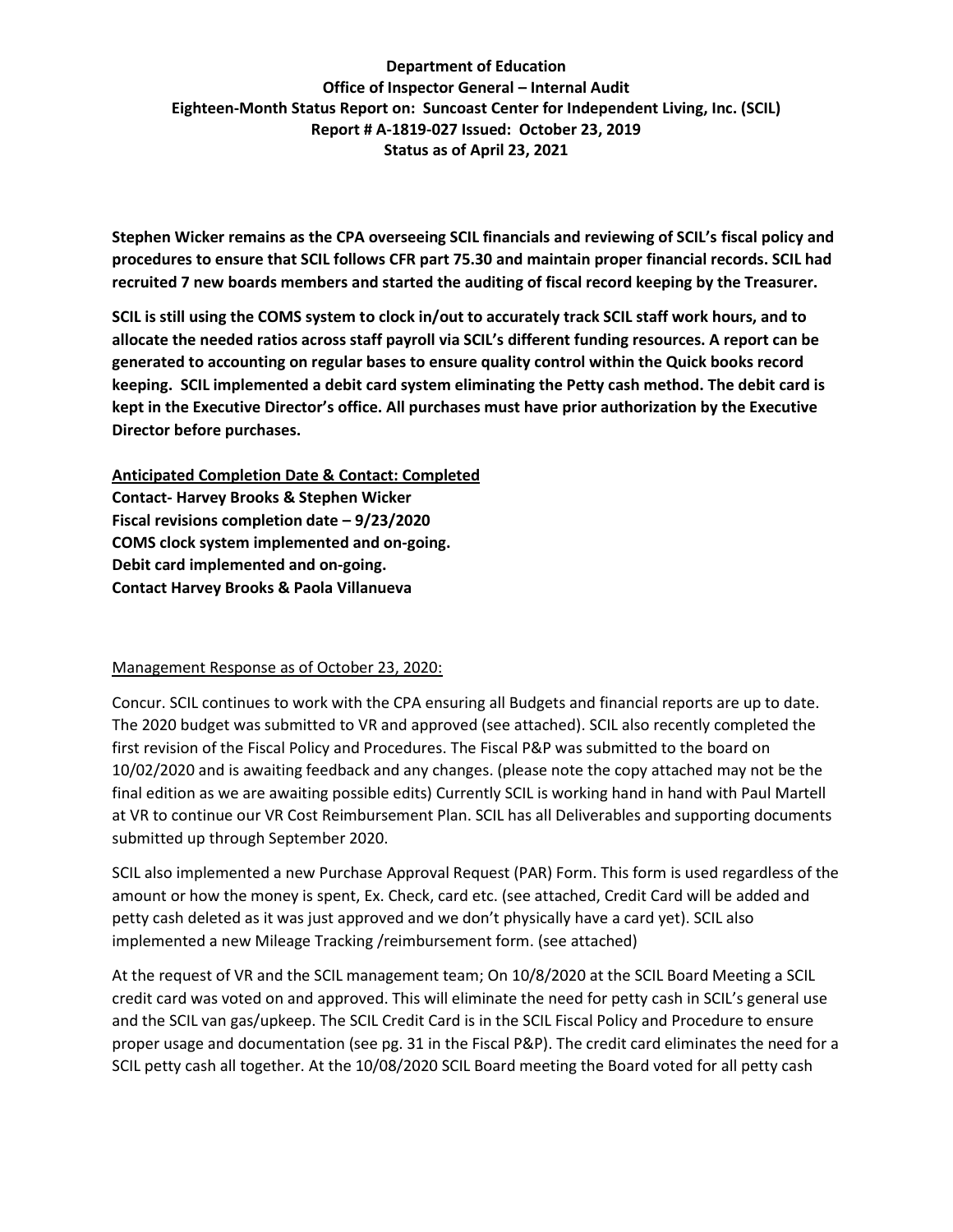accounts to be eliminated. The petty cash will be reconciled and deposited at the bank once the C.C is secured. All ledgers and receipts of the Petty Cash will be filed and kept for 3 yrs.

All staff continue to clock in using the COMS database. This ensures all staff time is distributed properly across the SCIL funding ratios. All consumer contact is also notated in the COMS database to ensure proper back up documentation for all funding sources.

# *Anticipated Completion Date and Contact:*

Contact- Harvey Brooks, Nicholl Hand, & Stephen Wicker Fiscal Policy & Procedure Rough draft completed- 10/02/2020 (waiting Board approval) PAR Form completed -07/2020 Budget approved with proper allocation completed implemented and on-going- 06/01/2020 COMS clock in/out, Petty Cash record keeping- Completed -10/2019 implemented and on-going Contact- Harvey Brooks & Nicholl Hand

### Management Response as of April 23, 2020:

SCIL has recently hired a new CPA, Stephen Wicker, to oversee the financials, and begin the revision of SCIL's fiscal policy and procedures as well as make sure we are in compliance with CFR part 75.30. and maintain proper financial records. SCIL is also in the process of acquiring new Board members, and will start the auditing of fiscal record keeping by the Treasurer.

SCIL began using the COMS system to clock in/out to ensure more accurate time keeping. By using the COMS system this also enabled SCIL to establish the needed ratios across staff payroll via SCIL's different funding sources. A report can be given to accounting at any time to ensure quality control within the Quick books record keeping as well. SCIL implemented a petty cash system with the increase of petty cash to \$500.00. The petty cash is kept in a lock box in the Executive Directors office. Petty cash will only be used for reimbursements under \$50.00 and with proper documentation, such as a receipt or invoice. Anything over \$50.00 MUST have prior authorization before purchase and will only be reimbursed via check and this could take up to two weeks.

*Anticipated Completion Date & Contact:* Contact- Harvey Brooks & Stephen Wicker Fiscal revisions Completion date - 9/23/2020 COMS clock in/out, Petty Cash record keeping- Completed -10/2019 implemented and on-going Contact- Harvey Brooks & Nicholl Hand

# Management Response as of October 23, 2019:

Concur. Moving forward SCIL will incorporate as a matter of policy and procedure a records keeping protocol to meet the contract requirements and ensure that it is compliant with CFR Part 75.302. Also, the Board Treasurer will randomly audit for records compliance for annual meeting report and the New Executive Director will be trained with assistance from VR and other Independent Living Fiscal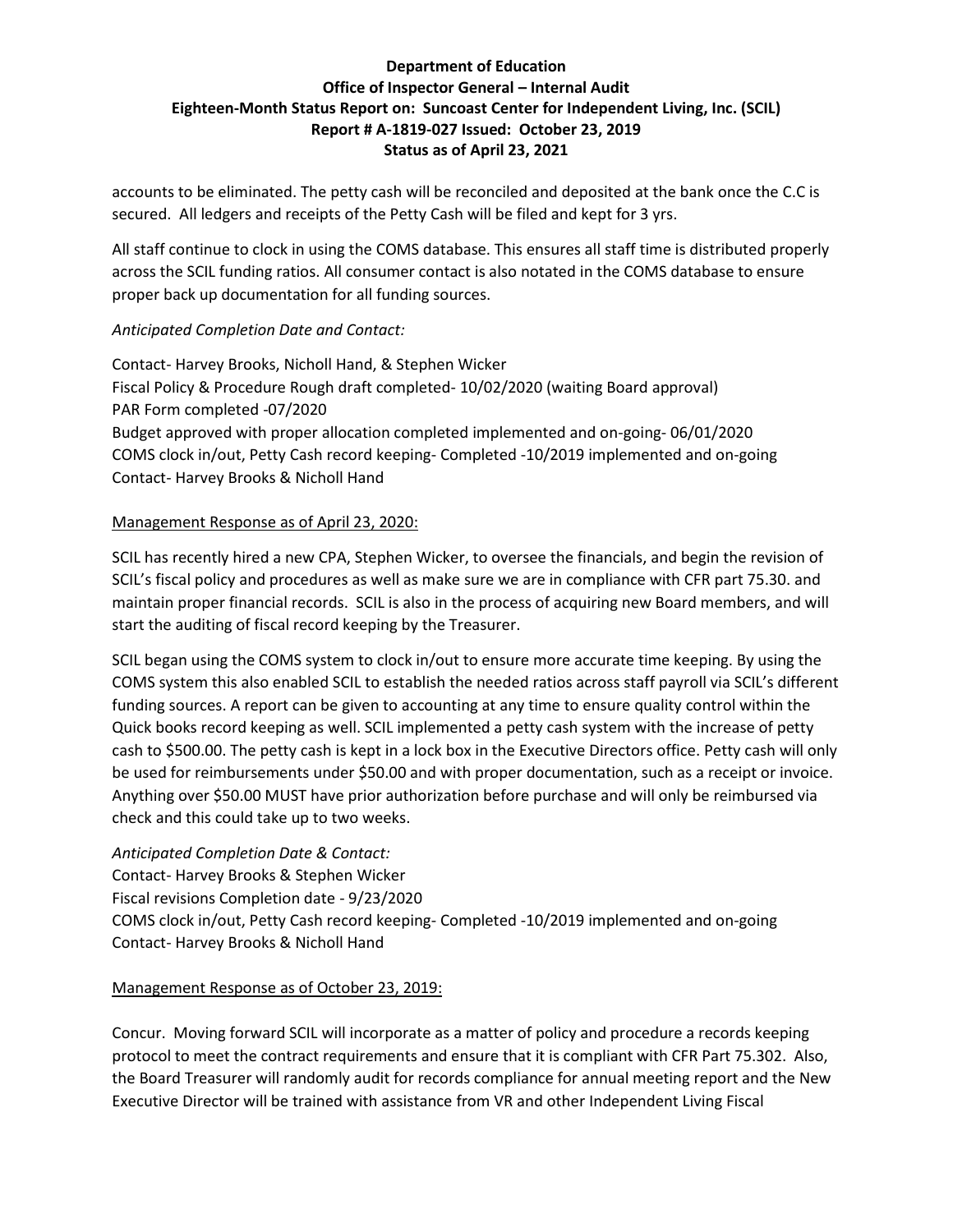Personnel. Training schedule to follow. A new time sheet will be used with proper allocation documentation embedded within the time sheet. The Fiscal Policies and Procedures will be updated by the Certified Public Accountant. The Petty Cash will be increased to \$500.00 with replenishment only after proper documentation required is received and approved. Also, petty cash needs to be signed out and must be approved by the Executive Director.

### **Finding 2: The SCIL did not always follow its own internal policies and the policies are outdated.**

Recommendation: We recommended the SCIL update the Fiscal Policy and Procedures. We recommended the SCIL consistently follow its established policies and procedures including proper monitoring of the Executive Director. We additionally recommended the SCIL maintain inventory records and conduct physical counts of inventory on an annual basis.

### *Management Response as of April 23, 2021:*

*SCIL Board Members approved the Fiscal Policy & Procedures on (10/2020) during the SCIL board meeting.* 

*SCIL is currently using the Medical Equipment Recycle Program Policy (MERP) (See attached) approved by SCIL board members on 10/08/2020 during the board meeting. Using the MERP policy has helped SCIL in developing an accurate and detailed tracking system of all donations. A SCIL is in the process of acquiring a digital scanner by the end of the Fiscal Year. In the meantime, SCIL will keep following the inventory guidelines and methods contains in the SCIL MERP Policy.* 

*On 11/20/20 SCIL staff received a training about the new MERP and the Administrative policies during a SCIL training/workshop day. Each staff signed an acknowledgement form.* 

*The Executive Director submits a weekly report to SCIL's Board Oversight Committee.* 

#### *Anticipated Completion Date and Contact: Completed*

**Contact- Harvey Brooks & Paola Villanueva**

**Digital inventory- in progress- SCIL is in the process of acquiring a digital scanner by the end of the Fiscal Year.**

**MERP Policy completed- 10/2020. SCIL staff received training on 11/20/20.**

**SCIL Fiscal Policy & Procedure approved on 10/2020 by SCIL board members. SCIL staff received training on 11/20/20.**

**SCIL Administrative Policy & Procedure completed on 07/2020. SCIL staff received training on 11/20/20.**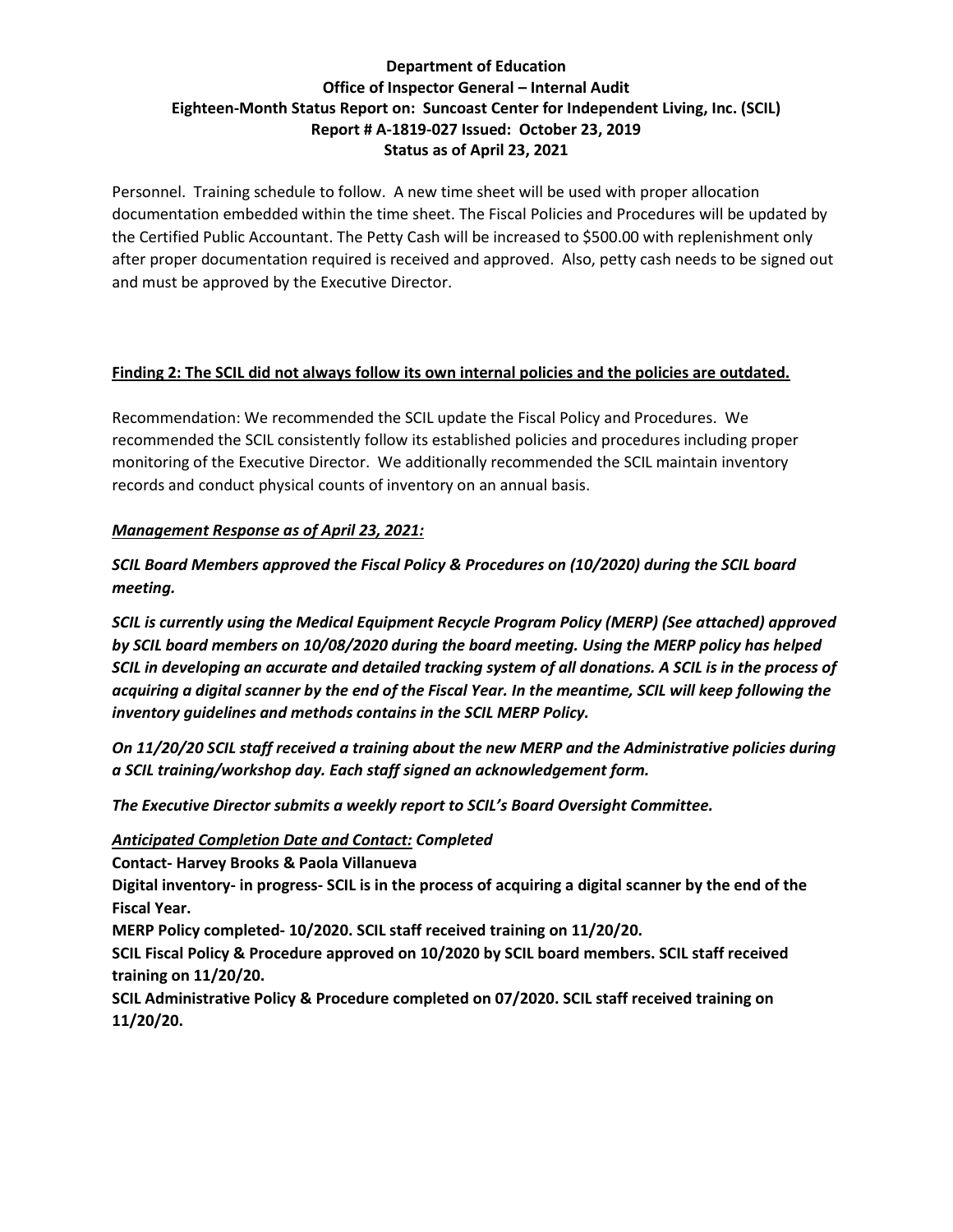#### Management Response as of October 23, 2020:

Concur. SCIL recently completed a Fiscal Policy & Procedure rough draft in October 2020. We are awaiting the Board approval of any edits. The final approved Fiscal Policy & Procedure will either be voted on at an Executive Committee meeting or the next SCIL board meeting in December, depending on how long it takes the SCIL board to review the Policy thoroughly.

SCIL wrote a Medical Equipment Recycle Program policy (MERP) (see attached) This policy was voted on and approved at the 10/08/2020 Board meeting. This policy will ensure better tracking of all donations and give detailed instruction on inventory procedure. SCIL is currently in the process of transferring to a new IT company and securing laptops and phones for the staff while working remotely. Once this transfer finishes (within the month) SCIL will look at a Digital Inventory tracking system. Until SCIL moves to digital tracking, SCIL will follow the inventory guidelines and methods as outlined in the SCIL MERP Policy. Once we move to the Digital tracking the MERP Policy will be updated to reflect any changes. SCIL updated the SCIL Administrative Policy and Procedure as well as the SCIL By-Laws (see attached). These documents were voted on and approved at the SCIL 07/2020 board meeting.

SCIL is scheduling a staff training day to review the new MERP & Administrative Policies to ensure everyone has a solid understanding of Policy. This will be completed by December. Once the final draft of the Fiscal Policy & Procedure is voted on SCIL will have a training on that as well.

The New SCIL Executive committee is also in the Process of an evaluation of the Executive Director Harvey Brooks. The Executive Director, Harvey Brooks is currently being evaluated by the local VR for accommodations for all his office equipment, and technology.

#### *Anticipated Completion Date and Contact:*

Contact- Harvey Brooks & Nicholl Hand Digital inventory incomplete– on going depending on IT by the end of the year. MERP Policy completed- 10/2020 Updated rough draft SCIL Fiscal Policy & Procedure- 10/2020 Updated SCIL Administrative Policy & Procedure completed- 07/2020

#### Management Response as of April 23, 2020:

SCIL conducted a preliminary inventory on all durable medical equipment including computers, and power chairs. An inventory was also done on all office equipment. SCIL was in the process of conducting another more thorough inventory with a digital scanner and barcode system, making sure all equipment and office equipment was marked with a barcoded sticker. Our goal in this is to move the inventory process to a digital online form. We were not able to complete due to everything being put on hold with the Board change over and then the CORONA virus. SCIL will conduct this inventory annually.

The Executive Director probationary period is extended under the board of director's discretion, due to their focus being on the Audit and Voc. Rehab. The SCIL Programs have their own current policy and procedural manuals. The By-Laws, Fiscal policy & Procedures and SCIL Policy & Procedures are currently